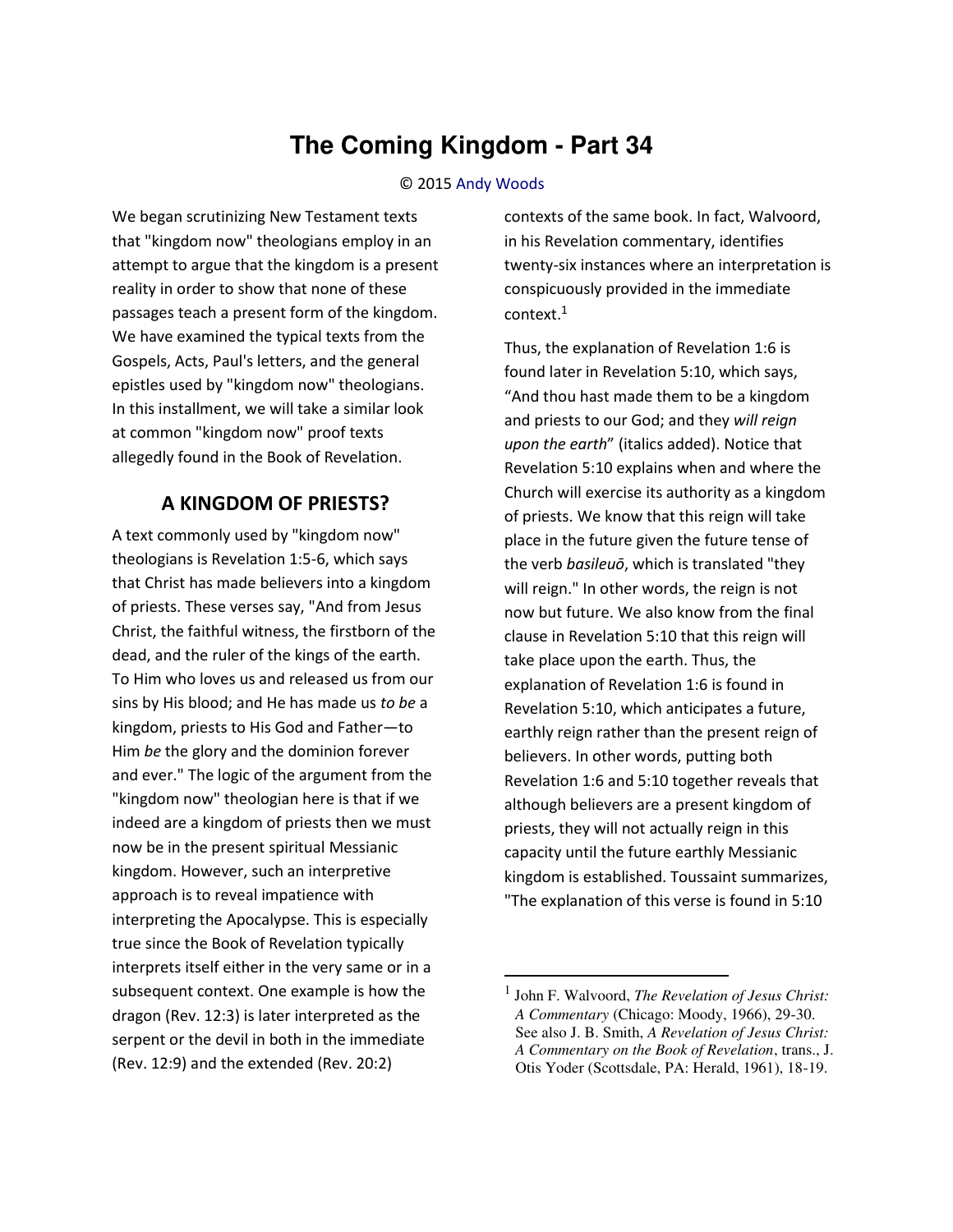(NASB), which anticipates the future reign of believers with Christ."<sup>2</sup>

# **FELLOW PARTAKER IN THE KINGDOM?**

Another text used by "kingdom now" theologians is Revelation 1:9, "I, John, your brother and fellow partaker in the tribulation and kingdom and perseverance *which are* in Jesus, was on the island called Patmos because of the word of God and the testimony of Jesus." "Kingdom now" theologians believe that this text indicates that because John describes himself to his audience as a fellow partaker in the kingdom, then the kingdom must be a present spiritual reality. Yet, this represents another case where it would be better to allow the Book of Revelation to interpret itself. Other sections of the Apocalypse describe the kingdom as both future and earthly (Rev. 5:10; 11:15; 20:1-10). Thus, Revelation 1:9 is speaking of the future millennial reign of Christ. In fact, commentators seem nearly unanimous in interpreting the Greek word *basileia*, translated "kingdom" in Revelation 1:9, as the future Millennium. Thomas observes, "Little difference of opinion exists over the meaning of *basileia* in 1:9. It is the millennial kingdom described more fully in Revelation 20."<sup>3</sup>

### **JESUS HAS ALREADY OVERCOME?**

Other "kingdom now" theologians appeal to Revelation 5:5 in order to contend for a present, spiritual kingdom. This verse says, "and one of the elders said to me, 'Stop weeping; behold, the Lion that is from the tribe of Judah, the Root of David, has overcome so as to open the book and its seven seals.'" Because the verb translated "has overcome" is in the aorist tense, Bock observes:

The victory, or at least the decisive act, has already occurred. He is qualified to open the scrolls and the seals because of what he has already done as a Davidite...The timing of Revelation 5:5 is critical, since it precedes the seal judgments and the second coming, so the text shows Jesus has his regal victorious status before he returns in Revelation 19. The portrait of these Revelation texts is consistent. Jesus now rules in spiritual-salvific terms, in a new community that is part of the kingdom program, and in a way that inaugurates Davidic promises. That kingdom exists alongside the kingdoms of earth...<sup>4</sup>

Yet, neither the word "kingdom" (*basileia*) nor its verbal form "to reign" (*basileuō*) are used in Revelation 5:5. Surely, this word group would be employed by John here had it been his intention to communicate that the kingdom is a present, spiritual reality. Rather, all this

 $\overline{a}$ 

 $\overline{a}$ 

<sup>&</sup>lt;sup>2</sup> Stanley D. Toussaint, "Israel and the Church of a Traditional Dispensationalist," in *Three Central Issues in Contemporary Dispensationalism*, ed. Herbert W. Bateman(Grand Rapids: Kregel, 1999), 248.

<sup>3</sup> Robert L. Thomas, *Revelation 1–7: An Exegetical Commentary*, ed. Kenneth Barker (Chicago: Moody, 1992), 87.

<sup>4</sup> Darrell Bock, "The Reign of the Lord Christ," in *Dispensationalism, Israel, and the Church*, ed. Craig A. Blaising and Darrell L. Bock(Grand Rapids: Zondervan, 1992), 64.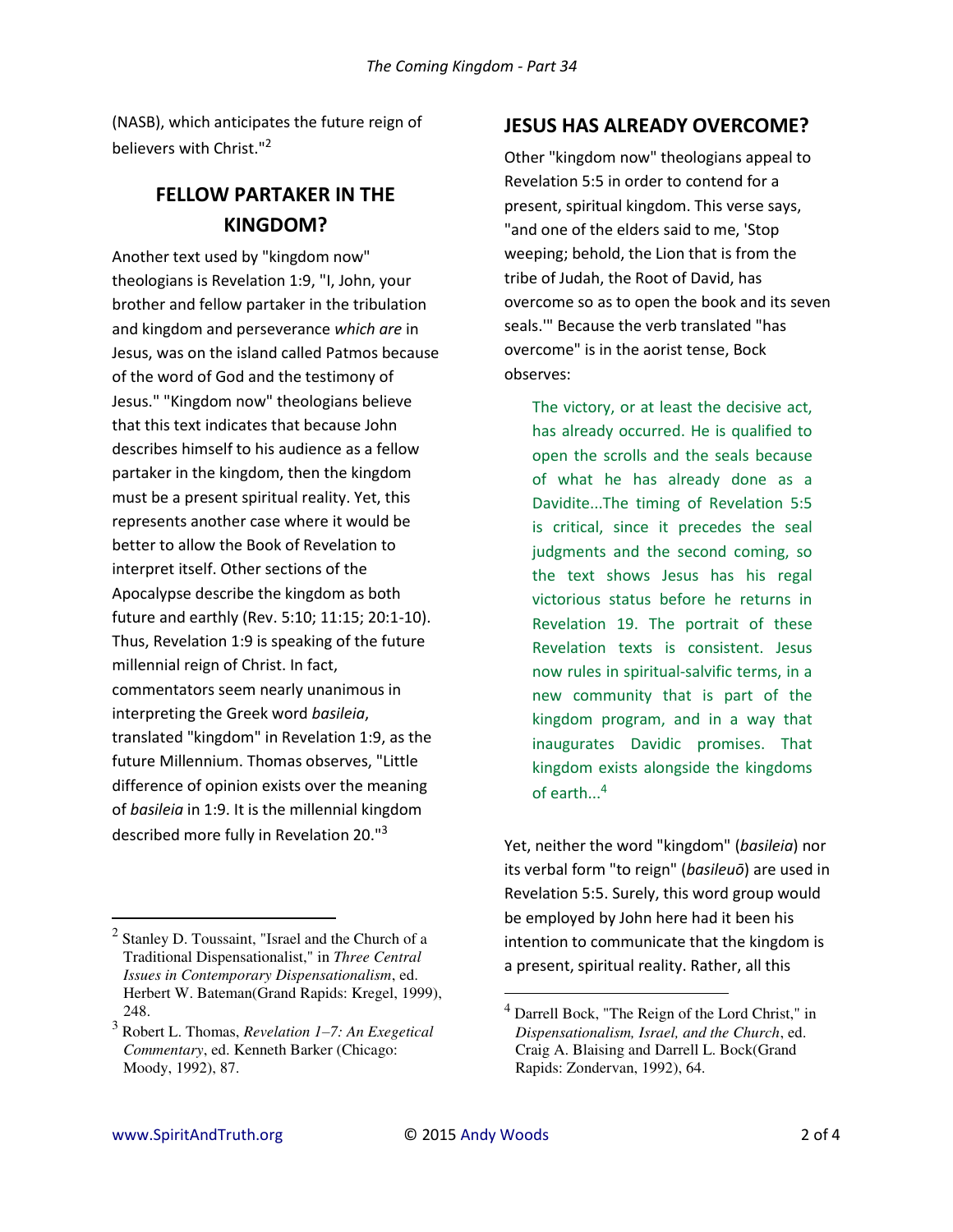verse really communicates is that Jesus Christ, the Lamb of God, has already broken into history through His First Advent and laid the ground work for the eventual establishment of His kingdom through His redemptive death. Regarding Bock's use of Revelation 5:5, Toussaint observes, "But this does not prove a present spiritual form of the kingdom. Christ's death and resurrection have defeated Satan but the kingdom is clearly future; this is especially seen in the Apocalypse"<sup>5</sup> (Rev. 5:10; 11:15; 20:1-10).

Perhaps an analogy from the modern legal world can help to elucidate the true meaning of Revelation 5:5. When someone is charged with a crime, there are typically two phases of the trial. In the first phase, the accused is tried by a jury of his peers. If found guilty beyond a reasonable doubt, at this point the accused becomes a convict. In the second phase of the trial, the convict later appears before the judge for sentencing. In the same way, Satan has already been convicted at the cross (John 12:31; 16:11; Col. 2:15; Heb. 2:14; 1 John 3:8). In this sense, he is a defeated foe. If true, then what are we to make of the numerous passages indicating that he is still the ruler of this present world (2 Cor. 4:4; Eph. 2:2; 1 Pet. 5:8; 1 John 4:4; 5:19)? The reason for these descriptors is that his sentence has not yet been imposed. Such an imposition of his punishment will not take place until the events surrounding the establishment of the kingdom (Rev. 12:9-10; 20:2-3, 10). Thus, while Revelation 5:5 describes Christ's victory at the trial's guilt phase, it is not speaking of the penalty phase of the trial, which will be accomplished in the events surrounding the

establishment of the future millennial kingdom. In other words, while Christ's victory at the conviction stage has already transpired (Rev. 5:5), His victory at the sentencing stage awaits the future arrival of the kingdom (Rev. 12:9-10; 20:2-3, 10).

## **THE CONTEXT: REVELATION 2-3**

Moreover, the notion of interpreting any of these above texts from the Apocalypse (Rev. 1:6, 9; 5:5) as conveying a reigning church in the present hardly fits the immediate context of the Book of Revelation. As mentioned earlier in this series,<sup>6</sup> if we are now in a spiritual form of the Davidic Kingdom, then the deplorable spiritual condition of the churches in Revelation 2-3 is inexplicable. Five of these seven churches in Asia Minor are in an apostate condition. In fact, it appears as if most of these churches had so departed from Christ that they are no longer governed by Him. This very scenario had certainly transpired in the Laodicean church (Rev. 3:14- 22) where Christ is depicted as standing outside the door of the church, knocking on the door, and seeking re-entry (Rev. 3:20). Laodicea represents a church that has so apostatized from the truth that Christ has been dethroned as the church's governing authority.

Evangelists often explain this verse in terms of Christ as standing outside the heart of the unbeliever, knocking on the heart, and inviting the unbeliever to become a Christian. This is not a correct representation of the verse's context. Rather, it represents Christ seeking

 $\overline{a}$ 

 $\overline{a}$ 

<sup>5</sup> Toussaint, 248.

 $<sup>6</sup>$  See part 25.</sup>